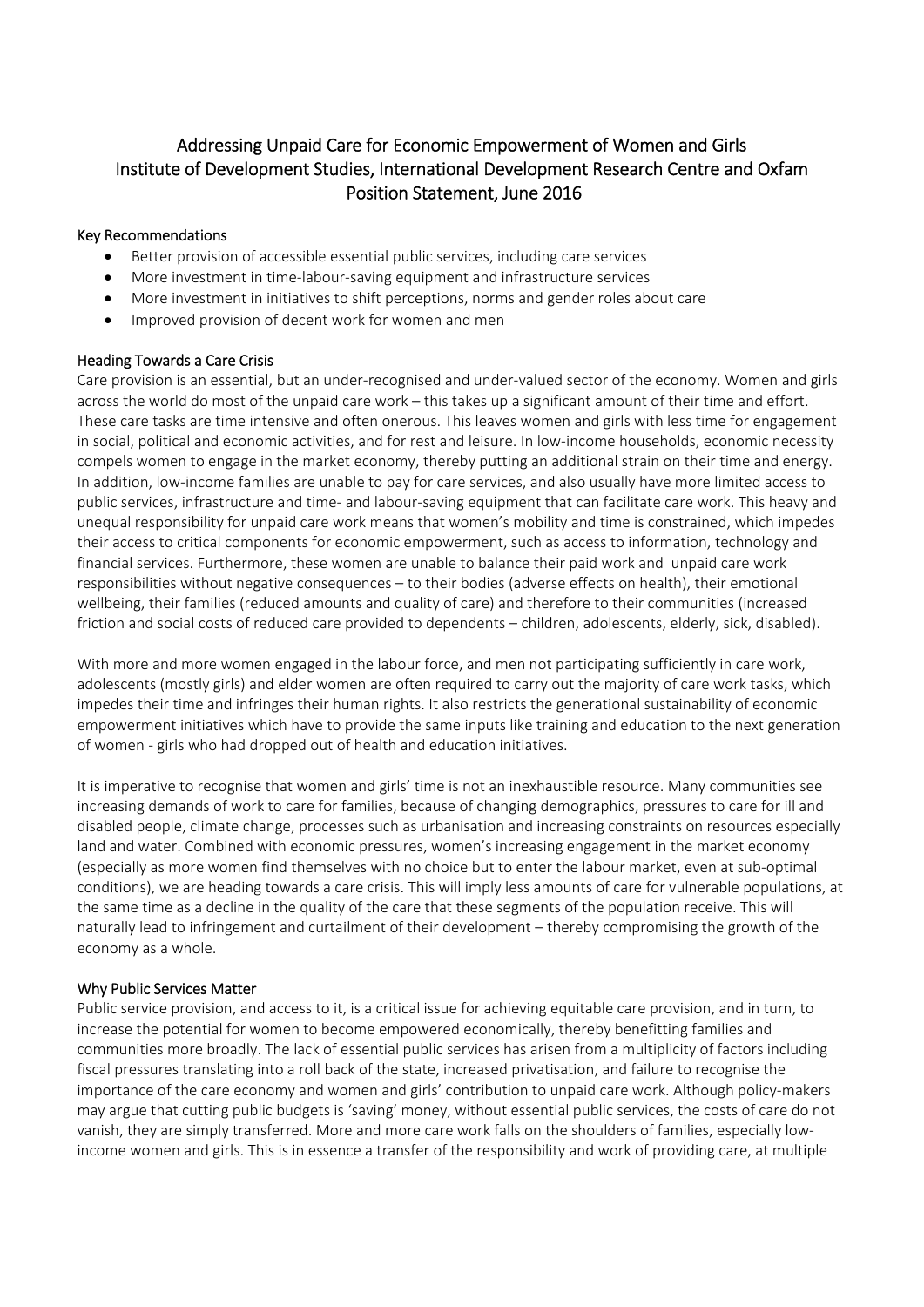levels – firstly as noted above, from women in the labour market, to women and girls outside of it. Secondly, the costs of care are transferred from rich families to poor and minority‐ethnic families (typically underserved by public services) and thirdly, from the global North to the global South – specifically through paid care services provided by poorer women migrants (local and international). Therefore, this transfer of care into the personal sphere perpetuates inequity around class as well as across nations.

#### Limitations of 'Care‐less' Economic Empowerment Initiatives

The focus on women's economic empowerment is welcome, however where this is understood as merely increasing women's labour force participation, this is a short-sighted approach. This is because of two factors: first, the quality of employment is critical in evaluating whether jobs are delivering economic empowerment: gender discrimination in the labour market means that the jobs that women do, are too often low paid, informal, insecure and often unsafe. The returns from these jobs are therefore barely sufficient for poor families to be able to sustain themselves, let alone lead to 'empowerment'. Perceptions and norms about care work – cooking, cleaning, childcare – being 'natural' activities for women have also contributed to paid care work being perceived as less skilled, and not garnering equal wages compared to other types of paid work. Second, women still undertake the majority of unpaid care work which leads to a depletion of their and their family's wellbeing. The unequal distribution of care responsibility also restricts women's choice of sector and type of job, as they seek out flexible jobs close to their homes, usually only informal, unregulated employment – jobs that are precarious, unsafe and low paid.

#### Recommendations for Improving Women's Economic Empowerment

It is important to understand and recognise the vital role that the care economy plays in sustaining and reproducing the market economy. Care is critical for economic initiatives to be both socially and commercially sustainable. Therefore, the provision of care needs to be considered as a contribution to development, and care work as a valuable and skilled activity that governments need to invest resources in. Investments by governments and private companies in care services, infrastructure, labour‐saving equipment and subsidies for carers are critical in order to support the contribution of care work to the economy. Initiatives on women's economic empowerment need to focus not on getting women to 'work' more on top of long hours of care work, but on increasing real *choice* in paid work opportunities and making care work less arduous, safer and more productive, without compromising on the quality of care provision.

This can be done by actors including governments, private sector actors, the voluntary sector and families/communities, in a range of complementary ways:

- a) Provision of accessible essential public services, including care services: These include provision of *safe water* that is easily accessible especially in terms of time taken to access it; affordable and good quality *health and education services*; *electricity* that enables time‐ and labour‐saving equipment, and lighting for domestic work; *roads* that increase connectivity and reduce travel time (especially for paid work and marketing own produce); affordable and good quality *crèches and pre‐schools* with flexible opening hours; and *care services* for the elderly and disabled. Increasing *public sector budgets* for investment in such public service provision that is affordable to poor women, and accessible, is critical to address their time poverty and to enable them to increase their engagement in paid work. Monitoring and measuring unpaid and care work, as well as paid work, in national surveys and censuses, is critical for accurate and equitable public policy design. Specifically, *time use surveys* can guide more effective allocation of public resources into areas that need the most investment. It is essential to build *a strong tax base* in order to increase government spending on infrastructure and public services.
- b) Investing in time‐saving and labour‐saving equipment and infrastructure services: Investments in *time‐saving and labour‐saving equipment* and infrastructure services such as clean cooking stoves, clean piped water, electricity (especially through micro‐renewable energy), *sanitation services*, and safe and secure *travel arrangements*, are critical to arrest time poverty, and counter the ill-effects of drudgery-filled tasks.